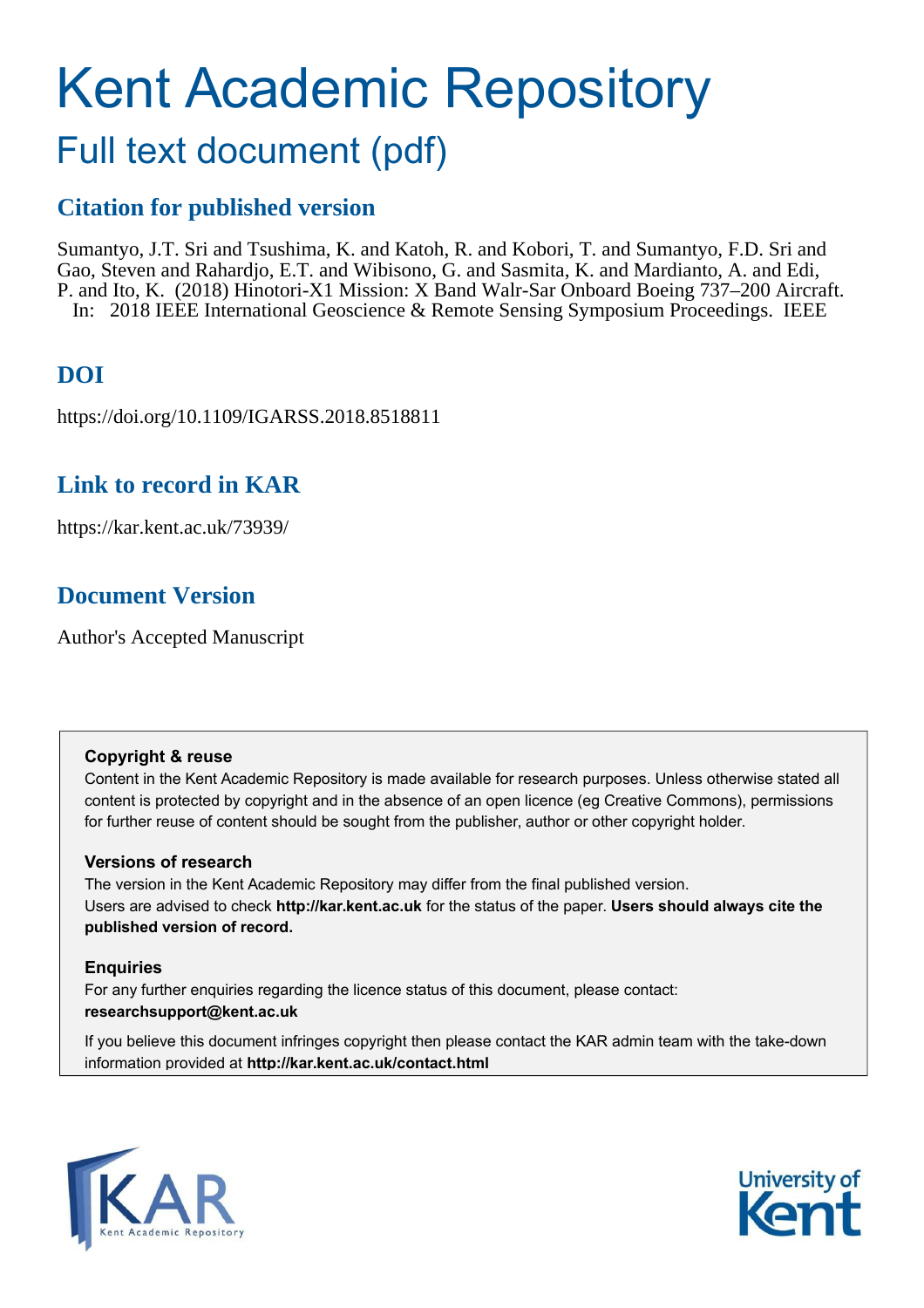#### **HINOTORI-X1 MISSION : X BAND WALR-SAR ONBOARD BOEING 737-200 AIRCRAFT**

*J.T. Sri Sumantyo<sup>1</sup>, K. Tsushima<sup>1,2</sup>, R. Katoh<sup>1,2</sup>, T. Kobori<sup>1,2</sup>, F.D. Sri Sumantyo<sup>3</sup>, S. Gao<sup>4</sup>, E.T. Rahardjo<sup>5</sup> , G. Wibisono<sup>5</sup> , K. Sasmita<sup>6</sup> , A. Mardianto<sup>6</sup> , P. Edi<sup>6</sup> , and K. Ito<sup>1</sup>*

<sup>1</sup> Chiba University, <sup>2</sup> Japan Radio Company, <sup>3</sup> Universitas Bhayangkara Jakarta Raya, <sup>4</sup> University of Kent, <sup>5</sup> Universitas Indonesia, <sup>6</sup> Tentara Nasional Indonesia Angkatan Udara

#### **ABSTRACT**

We developed a novel concept for X-band (center frequency 9.4 GHz, HH polarization) airborne SAR, the Wide Area Long Range Synthetic Aperture Radar (WALR-SAR) onboard a Boeing 737-200 aircraft for simultaneous air and terrestrial disaster monitoring. This paper explains the configuration of our WALR-SAR system and slotted array antenna installed on the Boeing 737-200. Ground measurements of the slotted array antenna were realized to measure the characteristics of antenna and its results are discussed in this paper. Flight test of WALR-SAR onboard Boeing 737-200 in Hinotori-X1 (Firebird-X1) mission was performed during the period of 2 to 10 August 2017 at Pare-Pare and Makassar, Indonesia. Results show good performance of the WALR-SAR system and its image acquisition that covers the depression angle 0.5 to 42.0 degrees.

*Index Terms—* Hinotori-X1, WALR, SAR, Boeing 737-200, HH

#### **1. INTRODUCTION**

Recently, airborne SAR systems implemented for remote sensing applications present narrow beamwidth in the range direction [1], providing narrow ground coverage observation in the order of tens kilometers. These previous SAR systems could not observe disaster events on ground surface and air area simultaneously. Josaphat Microwave Remote Sensing Laboratory (JMRSL) at Center for Environmental Remote Sensing (CEReS), Chiba University, developed a novel X band Wide Area Long Range Synthetic Aperture Radar (WALR-SAR) system onboard a Boeing 737-200 aircraft capable of wide range beamwidth for simultaneous air and terrestrial disaster monitoring, i.e. volcanic eruption (lava and volcanic ash), hurricane (landslide and rain cloud), localized heavy rain or downpour (flood and rain cloud).

The WALR-SAR system operates at center frequency 9.4 GHz, 800 MHz of bandwidth, maximum transmitter (TX) output power (peak power) 100 Watts, about 100 kg of payload, horizontal polarization (HH : transmitter and receiver has same polarization). Our SAR system has been



Figure 1. Proposed Wide Area Long Range Synthetic Aperture Radar (WALR-SAR)

designed to operate at altitude of 10,668 m, and about 1 m resolution. This paper discusses the configuration of the SAR system and antenna, including ground and flight tests results of the SAR system, and acquired SAR images from Hinotori-X1 (Firebird-X1) flight campaign from 2 to 10 August 2017 at Pare-Pare and Makassar cities, Indonesia.

#### **2. MISSION**

The main mission of the WALR-SAR is disaster and environmental monitoring and mitigation of wide areas, providing long range and high resolution data. In the current work, we investigate the Earth's surface from Hinotori-X1 platform, analyzing different scatterings from vegetation, snow, ice, soil etc, which aims for disaster and environmental monitoring, i.e. land cover mapping, disaster monitoring, cryosphere monitoring, oceanographic monitoring etc.

#### **3. WALR-SAR**

#### **3.1. Concept**

Figure 1 shows the concept of the WALR-SAR for simultaneous air and terrestrial disaster monitoring with wide range observation. The wide range beamwidth of the slotted array antenna for SAR system is installed on the body (left or right side) of the Boeing 737-200 to illuminate the air and terrestrial, or surface of the Earth by side looking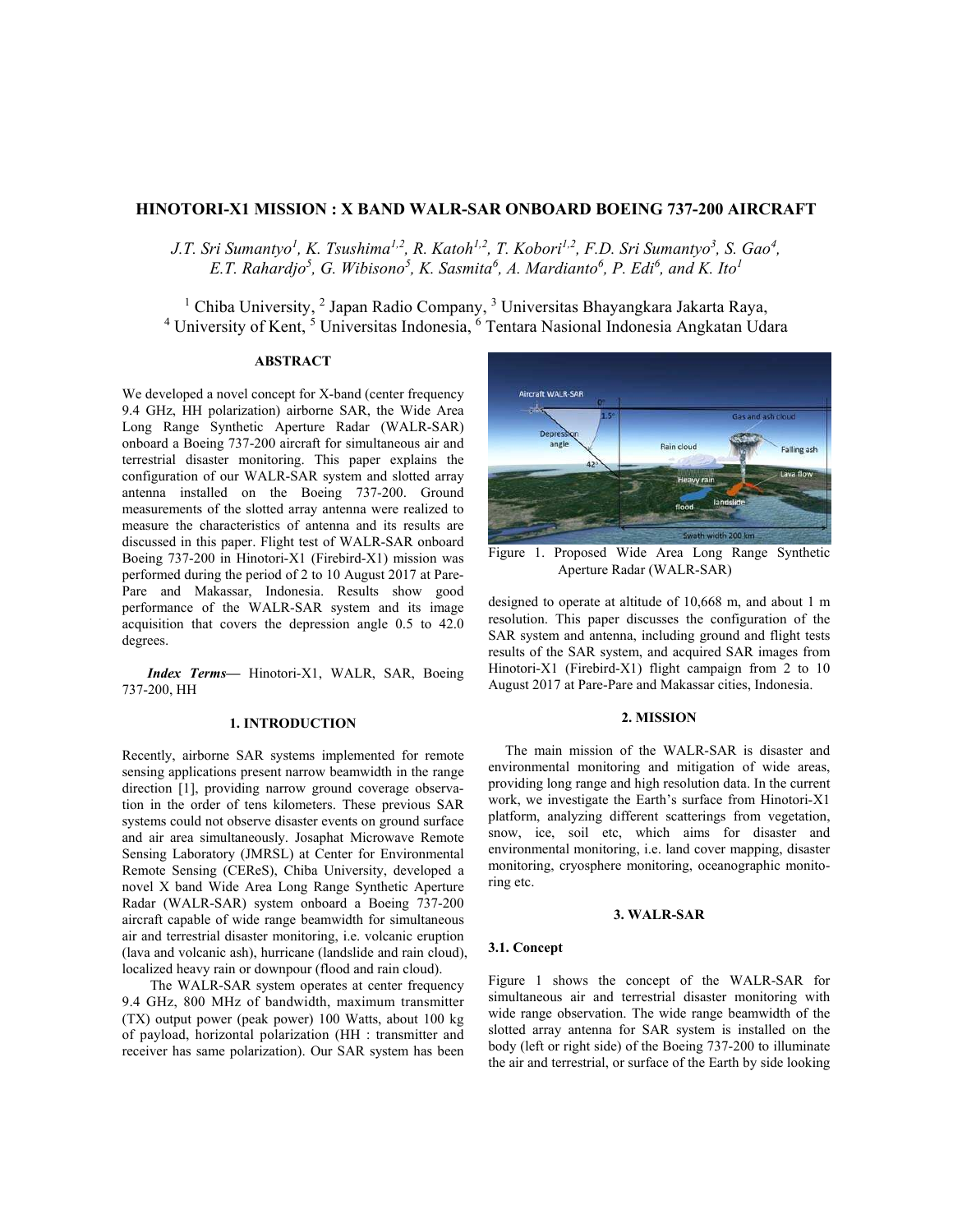configuration in stripmap observation mode. The transmitter (TX) and receiver (RX) has horizontal polarization (HH).

The Boeing 737-200 has length of 30.48 meters, body width 3.76 meters, wing span 28.35 meters, and SAR antenna height 5.64 meters from ground to the tail of aircraft. An antenna is mounted on each side of the aircraft's exterior to provide simultaneous detection and mapping from both sides of the aircraft. As the antennas scan left, right, or both sides of the aircraft flight path, a map of the target on air and ground surface is generated on the data processor. The signal path is as follows: an X band microwave signal is transmitted by the sensors, scattered by targets at the Earth's ground surface and above, backscattered to the receiver's antenna onboard the Boeing 737-200, and finally processed, using Range Doppler Algorithm (RDA) in order to obtain raw data as in-phase signal (I or real data) and quadrature signal (Q or imaginary data) as single look complex (SLC) image. The value of intensity, polarization and phase of scattered wave depends on structure, roughness, dielectric constant or physical characteristics of targeted material or object.

Figure 2 shows the structure and hardware system of WALR-SAR installed on the Boeing 737-200. Detailed specification and algorithms for SAR system is explained on author's chapter in [2]. The WALR-SAR system is composed by an arbitrary waveform generator (AWG) to generate chirp pulse and convert it to analog signal using digital to analog converter (DAC), transmitter (TX) unit to amplifying chirp pulse using gallium nitride (GaN) to peak power 100 watts (maximum TX output), slotted array antenna AS-1007 to transmit and receive the microwave pulses, receiver (RX) unit to receive scattering wave and amplifies it using low noise amplifier (LNA), finally, convert receives wave as raw data using analog to digital converter (ADC) using oscilloscope. SAR image processing of the raw data is performed by a dedicated computer. Local unit (oscillator) is used to generate 10 MHz signal to synchronize all subsystems. This figure shows WALR-SAR system installed onboard the Boeing 737-200.

The Boeing 737-200 is designed for operating with maximum altitude 10,668 m (35,000 feet), maximum cruising speed 906.53 km/h (0.74 Mach) or maximum ground speed 851.92 km/h. Figure 3 shows Boeing 737-200 that employed in Hinotori-X1 mission, and radome of WALR-SAR installed on tail side of aircraft. The slotted array antenna AS-1007 is employed in this mission that installed inside left side radome as shown on Figure 3, however right side radome also was installed other antenna AS-1008 with same specification for aircraft balance. The antenna has size height 0.38 meter, width 5.09 meters, depth 0.51 meter, and weight 83.92 kilograms. Both left and right antennas are functionally the same, consisting of two-



Figure 2. Structure and hardware system of WALR-SAR installed on the Boeing 737-200



Figure 3. WALR-SAR onboard Boeing 737-200 on Hinotori-X1 mission

dimensional linear array antennas, composed of sixteen slotted termination waveguides fed by a manifold at the forward end, and covered by a radome. Two identical radomes are constructed, and structure is composed of three layers of glass fabric laminated with plastic material bonded to an inner core of laminated glass and plastic honey comb material. An antenna feed waveguide assembly provides the RF energy path between the antenna and the antenna switching unit.

The antenna operates in horizontal polarisation (HH), with maximum gain (peak) 37 dBi, 3 dB beamwidth at azimuth 0.5 degrees. Beam peak depression angle at elevation angle is 0.5 degrees downward from normal azimuth plane to plane of array. Beam shaping is cosecant squared from depression angle of 0.5 degrees to 42.0 degrees below normal to the plane of array by adjusting the waveguide length of power divider to each slotted array antenna as shown on Figure 3.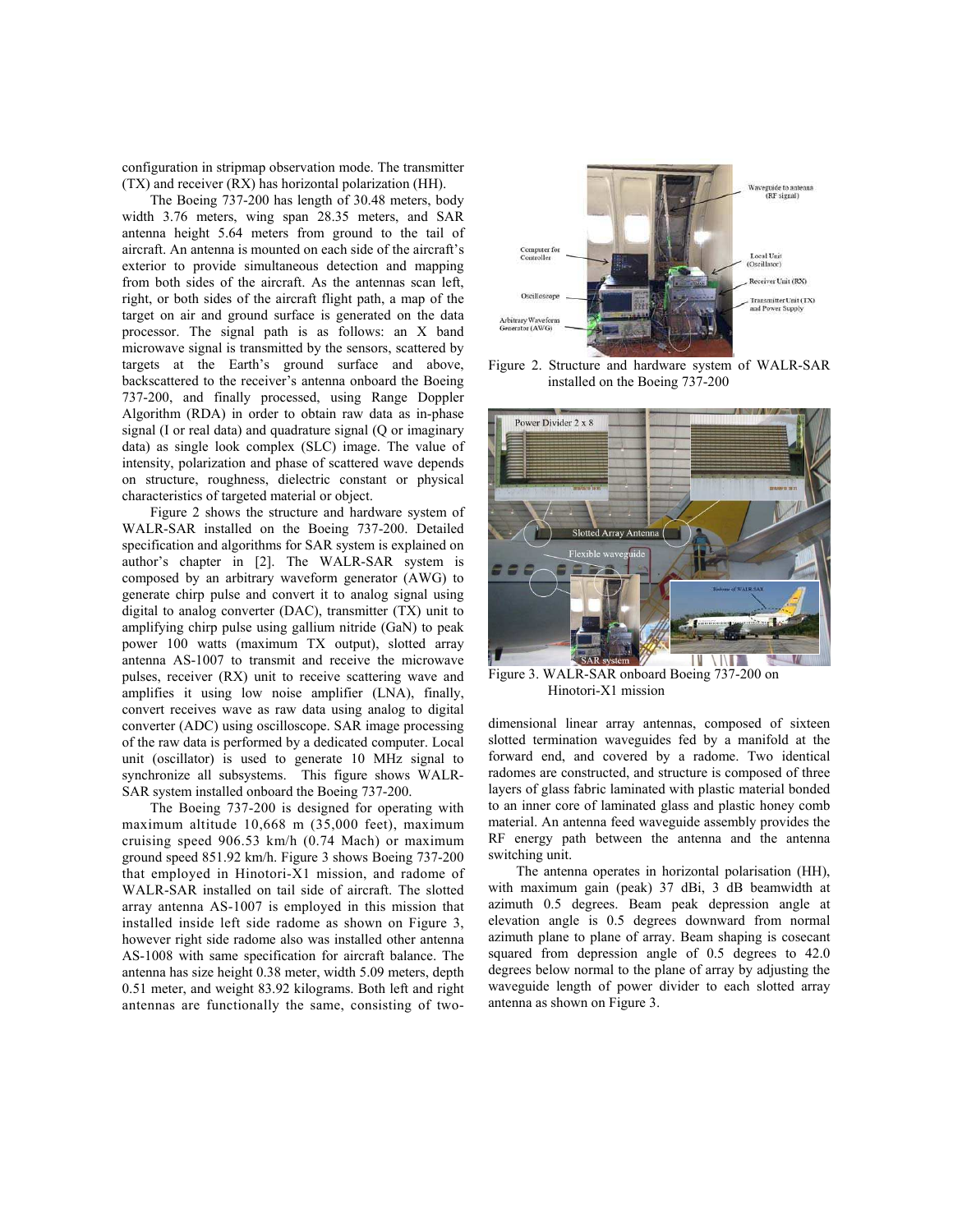#### **3.2. Antenna Characteristics**

The slotted array antenna is composed of 16 slots in vertical direction, and 200 slits in horizontal direction. Radiation pattern or far field of employed antenna was measured during 15-20 September 2016 at Hasanuddin airport, Indonesia. Far field measurements were realized using the same microwave spectrum analyzer (FieldFox, N9938A), and horn antenna with standard gain (ATM, PNR 90-442-6, frequency 8.20-12.4 GHz, gain 20 dB nominal). Figure 4(a) shows the map of measurement, where the Boeing 737-200 aircraft was positioned on the east area of taxi way of Hasanuddin airport. Microwave signals were then transmitted and its power measured at the receiver (RX) at 200 meters and 1,000 meters away.

 Figure 4(b) shows the antenna radiation pattern at distance of 200 meters and 1,000 meters at center frequency of 9.4 GHz. Results show -3 dB beamwidth of our antenna is 0.5°. Our X band SAR system operates within frequency 9.0 to 9.8 GHz (center frequency 9.4 GHz). We also investigated the center beam direction as function of frequency change.

 Figure 5 shows the signal processing test of our SAR system using corner reflectors (CR) on the period of 5-6 August 2017 at Hasanuddin Airport, Indonesia. Considering the beam tilting effect previously explained, we transmitted chirp pulses with bandwidth 30 MHz from TX in aircraft to CR that put at 500 and 550 meters from aircraft. This figure shows scattering wave that compressed in range direction and could processed scattering from both CR at 500 and 550 meters. Therefore this figure shows that proposed SAR system could work well.

#### **4. FLIGHT TEST**

Flight test of WALR-SAR Hinotori-X1 (Firebird-X1) mission onboard a Boeing 737-200 has been done on 7 and 9 August 2017 at Pare-pare and Makassar respectively, Indonesia. The aircraft cruised at height 610 meters (2,000 feet) and ground speed 324.1 km/h (175 knots). The SAR system operated with bandwidth 30 MHz, pulse width 2  $\mu$ s, pulse repetition frequency (PRF) 1,000 Hz, and peak power 100 Watts. Figure 6 shows the result of the flight test realized on 7th August 2017 at the coastal area at Langalanga village close to Pare-pare city. This figure shows a sample of the acquired SAR image and correspondent RGB picture, with ground range covering from 600 to 4,200 meters or depression angle 8.3 to 45.5 degrees.

 Figures 7 shows urban area and sea port of Makassar city that covers ground range from 900 to 4,500 meters or depression angle 7.7 to 34.1 degrees. Figure 8 shows river site closes to Untia seaport, Makassar city that covers ground range from 1,800 to 3,900 meters or depression angle 8.9 to 18.7 degrees. The result shows that WALR-SAR system worked well and successfully collected SAR





(b) Beamwidth of slotted array antenna Figure 4. Characteristic of slotted array antenna at distance 200 meters and 1,000 meters



Figure 5. Signal processing test

images that covers the depression angle 0.5 to 42.0 degrees. This system will be further implemented in future onboard microsatellite SAR and stratosphere platform in our laboratory.